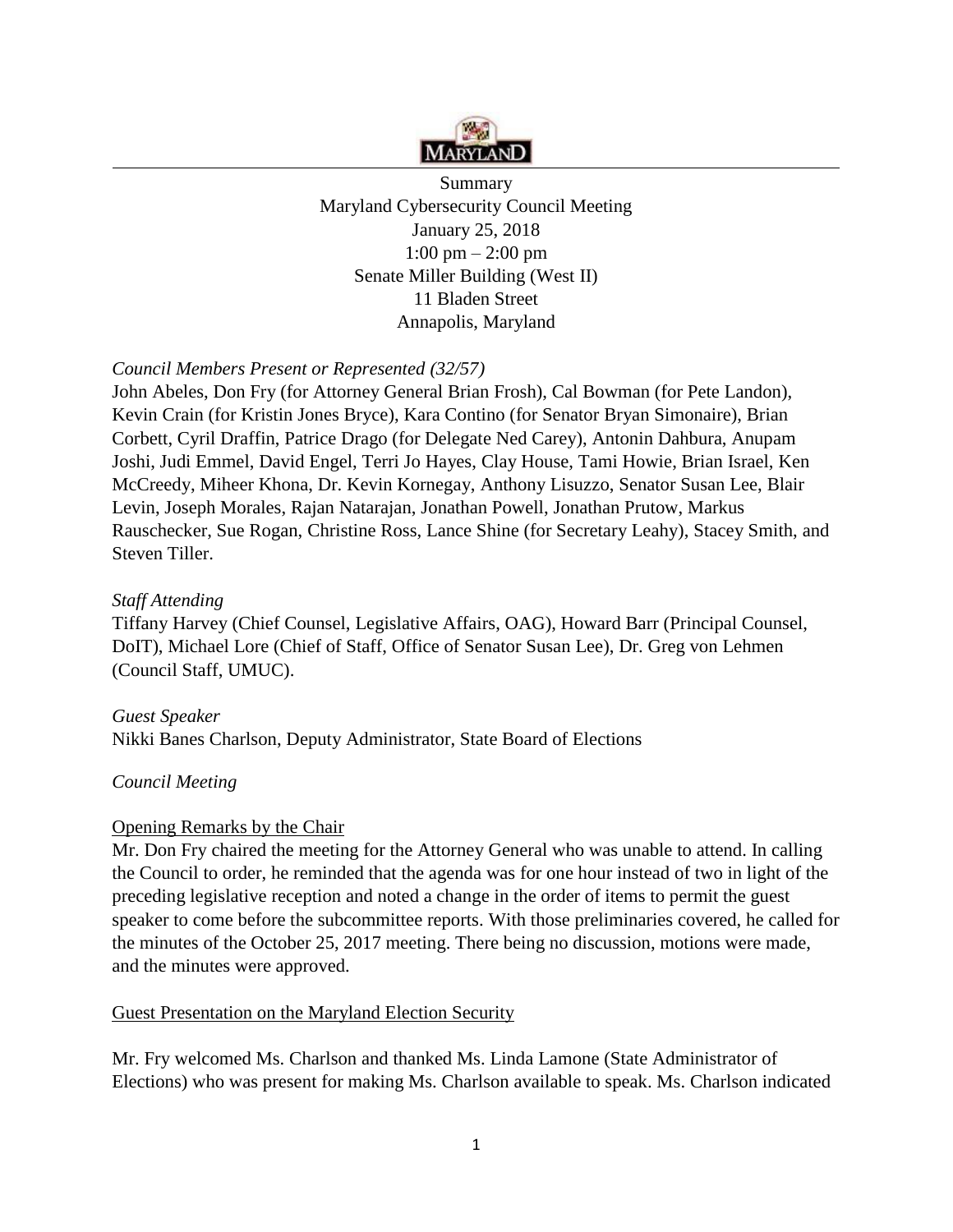that while her remarks of necessity would be at a high level, they would still be informative about SBE's efforts to secure the State's election and voter registration systems.

In general, she noted the following about SBE's approach to cybersecurity:

- SBE's security planning is anchored in a risk assessment of their systems. This has informed a defense-in-depth of those systems and the data on them.
- Commercial vendors are central to SBE's security strategy. Reliance on vendors enables SBE to benefit from their expertise, infrastructure, and experience with a variety of other clients. For example, a contractor uses data analytics and artificial intelligence to monitor both external interactions with SBE's websites and traffic across its networks on a 24/7 basis. Vendors are also used proactively to identify system-specific vulnerabilities, such as testing the security of the election night network.
- The US Department of Homeland Security (DHS) is an active and highly valued partner by providing services and funding for election security. DHS recently conducted a twoweek risk assessment of SBE's vulnerabilities that included susceptibility to phishing attacks. Similarly, DHS helps with the physical security of voting machines by assessing the risk to machines while in storage. When these activities generate findings, SBE systematically acts to resolve them at the state and local board of election levels.
- SBE regards culture as key to security. As an organization, SBE follows cybersecurity best practices. For example, it:
	- o Audits monthly computers used at the local board level to ensure that they are patched and updated regularly.
	- o Uses independent and redundant security systems. It takes advantage of DoIT's tools and independently runs its own vulnerability scans and penetration tests.
	- o Looks for unusual behaviors in the use of the voter registration and absentee voting websites and monthly audits voter registration data.
	- o Requires after each election that each precinct compare voter check-in lists against the number of votes cast and explain any discrepancies.
- The state's election systems benefit from environmental awareness. SBE receives threat information from the US Election Assistance Commission and alerts from the Multi-State Information Sharing and Analysis Center. This enables SBE and its local boards to better secure their systems, whether it's by blocking a particular IP address or taking some other action. The federal government is permitting state election officials and other state officers to obtain security clearances so that sensitive threat information from national security sources can be more quickly and more fully shared.

Addressing the state's election systems more specifically, Ms. Charlson noted that SBE's central voting system network is not connected to the internet. The county networks used to copy ballots onto machines, tabulate precinct votes, and aggregate votes to the county level also do not interact with the internet. Thumb drives used to transfer election results from precincts to the counties' closed networks are encrypted and are transported by bipartisan teams.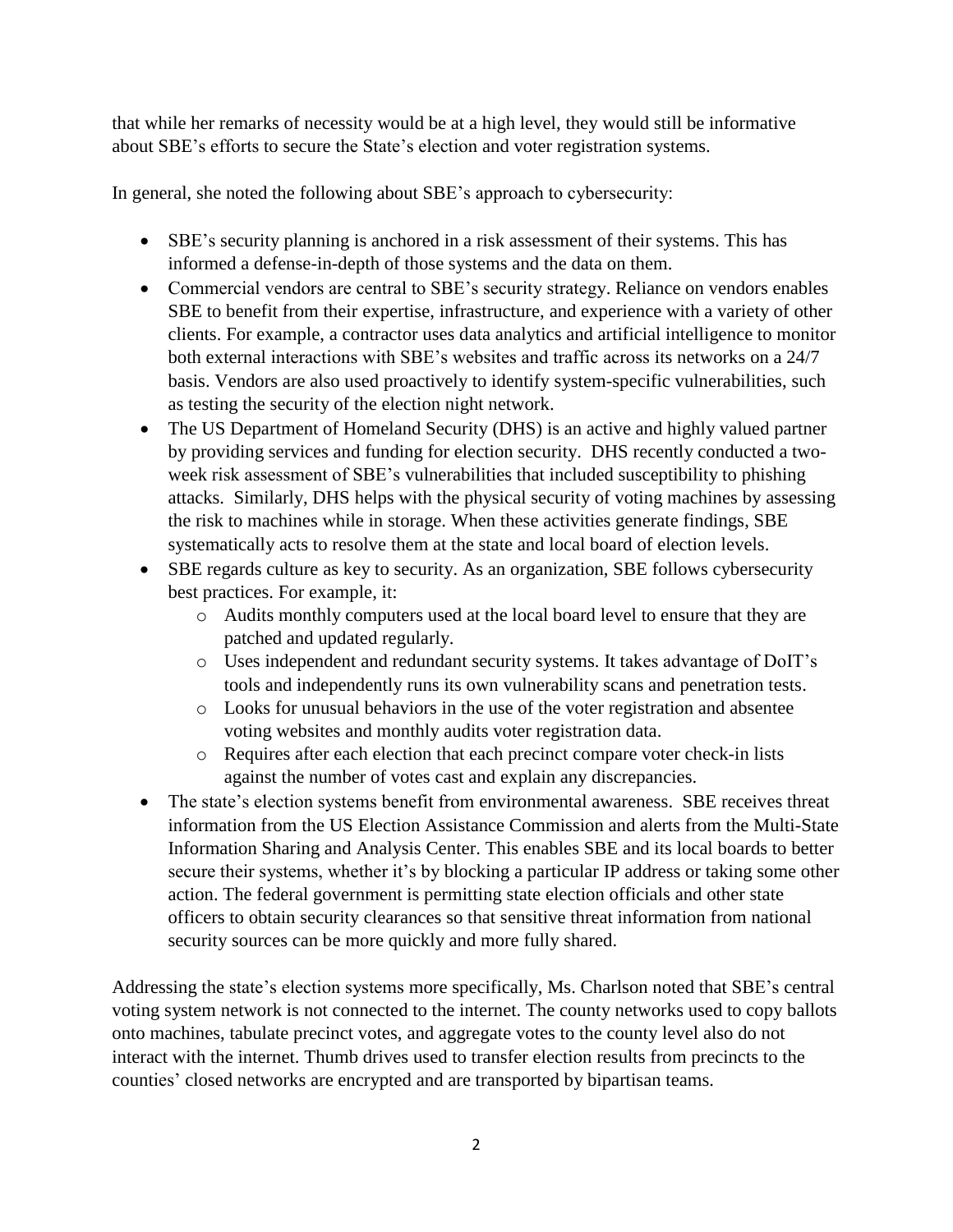Unlike the state's election systems, the online voter registration system—used by voters to register and to request a ballot—is necessarily connected to the internet with all of the associated risks. However, to minimize these risks, the voter registration website is hosted by a private firm in Annapolis that specializes in web hosting and web security. Data coming through the website is encrypted. The statewide voter registration database receiving the data sits on network that is not connected to the internet and is only accessible to SBE and the local boards of election. Transactions between the website and the voter registration database are regularly reviewed by staff for unusual or suspicious activity.

As a best practice, Ms. Charlson emphasized that SBE has recovery plans in the event of a serious cyber disruption. At the voting locations, staff protect back-up voter registration lists that are stored on laptops and in paper copy in case the electronic poll books fail. Likewise, if other equipment fails anywhere during an election, SBE's plans call for new equipment to be installed within two hours. (Repaired equipment is not recycled.) In the event that the electronic record of the state's elections is suspect, paper ballots provide a physical record of the vote that can be hand-counted if necessary.

SBE exercises various scenarios from time to time to keep both state-level and local election staff ready for contingencies. Ms. Charlson noted, for example, that she and several other staff participated in a full day of challenging table-top exercises in Boston that were organized by the Belfer Center's *Defending Democracy Project* at Harvard University.

Ms. Charlson concluded by commenting on the suspicious activity on Maryland's online voter registration website in August 2016. She pointed out that the source IP address was automatically blocked by security software and that subsequent analysis by the FBI and other federal teams indicated that no breach had occurred. As a precaution, the vendor hosting the website conducted an analysis of several months of data preceding the August event and uncovered no evidence of a breach. She reiterated that security training is a constant at both the SBE and local election levels to maintain alertness. Likewise, they closely manage their service agreements with vendors to ensure that they are keeping their software patched and up-to-date.

In response to her presentation, a number of Council members raised questions:

- Professor Joshi (UMBC): Was there any attribution of the specific activity directed against Maryland? Ms. Charlson: SBE did not make any attributions itself, but DHS and other agencies concluded that the source was Russia.
- Professor Dahbura (Johns Hopkins University): Does SBE have staff specifically dedicated to cybersecurity? Ms. Charlson: SBE has four or five full-time IT staff, none of whom is solely dedicated to cybersecurity. However, she reminded that SBE's vendors have teams specifically focused on the security of the systems that they provide.
- Ms. Tamie Howie (Maryland Tech Council): Is there a problem authenticating persons registering to vote? Has there been a breach of the registration system? Ms. Charlson: The State attempts to secure authentication by requiring two kinds of data: the state driver's license number and social security number. If one or the other is not verified, the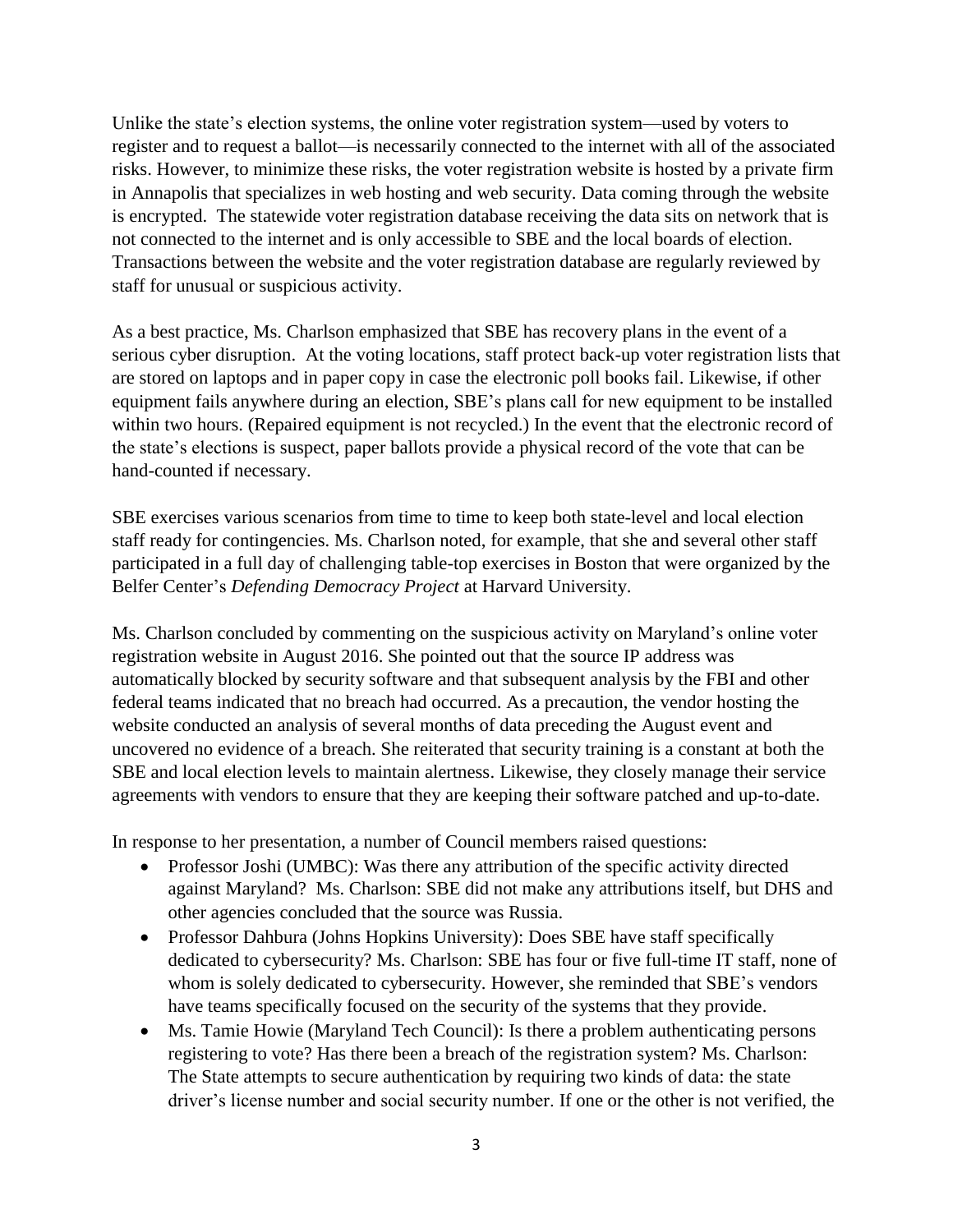user cannot proceed. Other backend checks are used to verify legitimate interactions with the system. There is no evidence that the voter registration database has been breached.

• Mr. Rauschecker (CHHS): Is there a role for the Council in election security? Ms. Charlson: There is a senate bill that would add SBE to the Council. Whether SBE is or is not on the Council, it is certainly willing to share information as appropriate to support the Council.

## Subcommittee Reports

# *Senator Susan Lee, Co-chair, Law, Policy and Legislation Subcommittee, for both her and Mr. Blair Levin.*

Senator Lee indicated that had introduced several bills that aligned with her recommendations of her subcommittee included in the July 2017 Activities Report:

- SB 202 (Consumer Protection Credit Report Security Freezes Notice and Fees). This bill would extend the law passed last year (SB 525/HB 974) that provided for no charge for the first credit freeze. Specifically, for affected consumers, SB 202 would prohibit charges for any service related to a security freeze, including placement, temporary lift or removal and would allow parents and guardians similar rights with respect to their minors.
- SB 376/HB 476 (Criminal Law Crimes Involving Computers Cyber Intrusion and Ransomware). This bill is a modified version of last year's SB 287/HB 772 and is intended to accommodate concerns of the committees. Addressing cyber intrusion in general, the bill would identify ransomware as a crime and provide a right of private action for unauthorized computer and network intrusion.
- SB 882 (Procurement Telecommunication and Computer Network Access Security). This bill has two purposes. In part, it would require the state's procurement of Internet of Things (IoT) devices to meet certain security requirements. In this respect, the bill is modelled on federal procurement regulations and aims to reduce the vulnerability of the state networks to breaches and disruption. In addition, the bill would restore net neutrality in light of the withdrawal of the FCC regulation that would have accomplished the same. The bill is similar to a bill introduced in New York's legislative assembly.

Mr. Fry indicated that members will get advance notice of the hearings, so that any who are interested can give testimony.

# *Lance Shine, Deputy DoIT Secretary, for Secretary Michael Leahy, Chair, Incident Response Subcommittee*

Mr. Schine indicated that there are no updates for the subcommittee.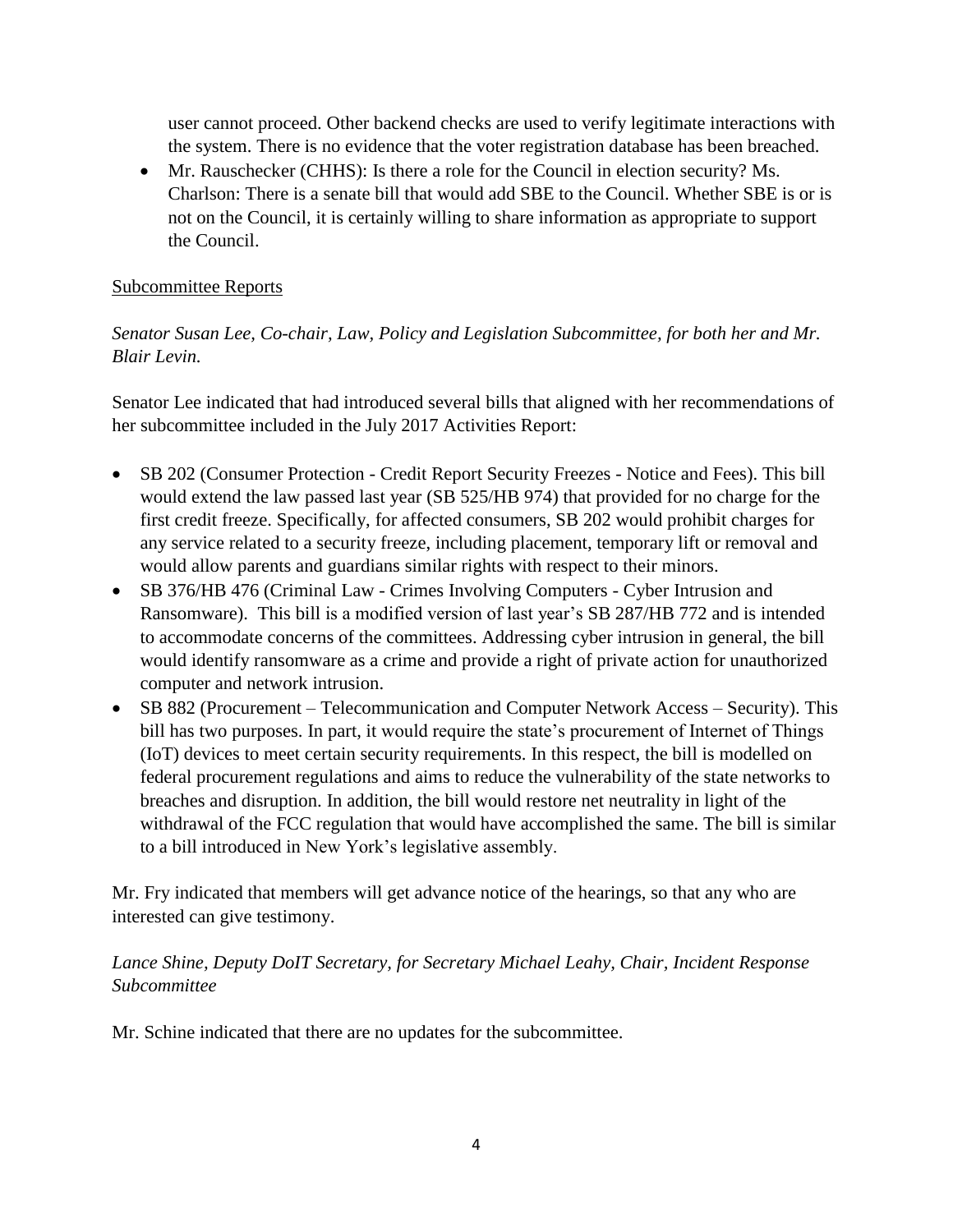# *Mr. Markus Rauschecker for Professor Michael Greenberger, Chair, Critical Infrastructure Subcommittee*

Mr. Rauschecker conveyed Professor Greenberger regrets for not being able to join the Council's meeting. He updated the Council on the repository for small- and medium-size businesses that is now live on the Council's website [\(http://www.umuc.edu/mdcybersecuritycouncil\)](http://www.umuc.edu/mdcybersecuritycouncil). He noted that with the assistance of CHHS, the subcommittee had contributed a large number of resources for the initial launch of the repository and that it would be submitting additional resources this year. Currently, the site is in a quiet launch phase pending the creation of a critical mass of resources. Mr. Rauschecker suggested that with the next installation of resources the site should be ready for wider dissemination.

# *Dr. Greg Von Lehmen, Council staff, for Professor Jonathan Katz, Chair, Education and Workforce Development Subcommittee*

Dr. von Lehmen reminded that one of the recommendations of the subcommittee in the *July 2017 Activities Report* concerned the creation of a state-level cybersecurity scholarship for service program like the program managed by the National Science Foundation. He stated that to advance this recommendation, a meeting was held in November with Secretary Fielder at the Maryland Higher Education Commission. The Commission manages a number of scholarship programs for the State. With subcommittee support, he noted that Senator Simonaire, and Senator Lee introduced SB 204 (Higher Education - Cybersecurity Public Service Scholarship Program) in the current session. He indicated that he will sending weekly updates to the Council about this bill and others consistent with the Council's recommendations.

## *Mr. Miheer Khona, for Ms. Bel Leong-hong, Chair, Subcommittee on Economic Development*

Mr. Khona noted that Ms. Bel Leong-hong had experienced a loss in her family and was unable to join the Council's meeting. His update for the subcommittee was the following:

- To incentivize investment in cyber start-ups, the subcommittee had recommended that the current investment tax credit should be available to the investors in a firm rather than to the Maryland firm itself. Mr. Khona explained that as the tax credit now stands, start-ups are not able to take advantage of the tax credit since they do not show a profit. He noted that Senator Guzzone has proposed SB 228 (Cybersecurity Investment Incentive Tax Credit – Eligibility, Appropriation, and Sunset Extension) to switch the credit to investors. Last year, the bill failed, but there was some optimism that it would succeed this year.
- The subcommittee has also recommended a tax credit to Maryland businesses purchasing services and products from Maryland cyber firms. To achieve this purpose, HB 364/SB 310 (CyberMaryland Act of 2018) has been introduced this session on behalf of the administration.